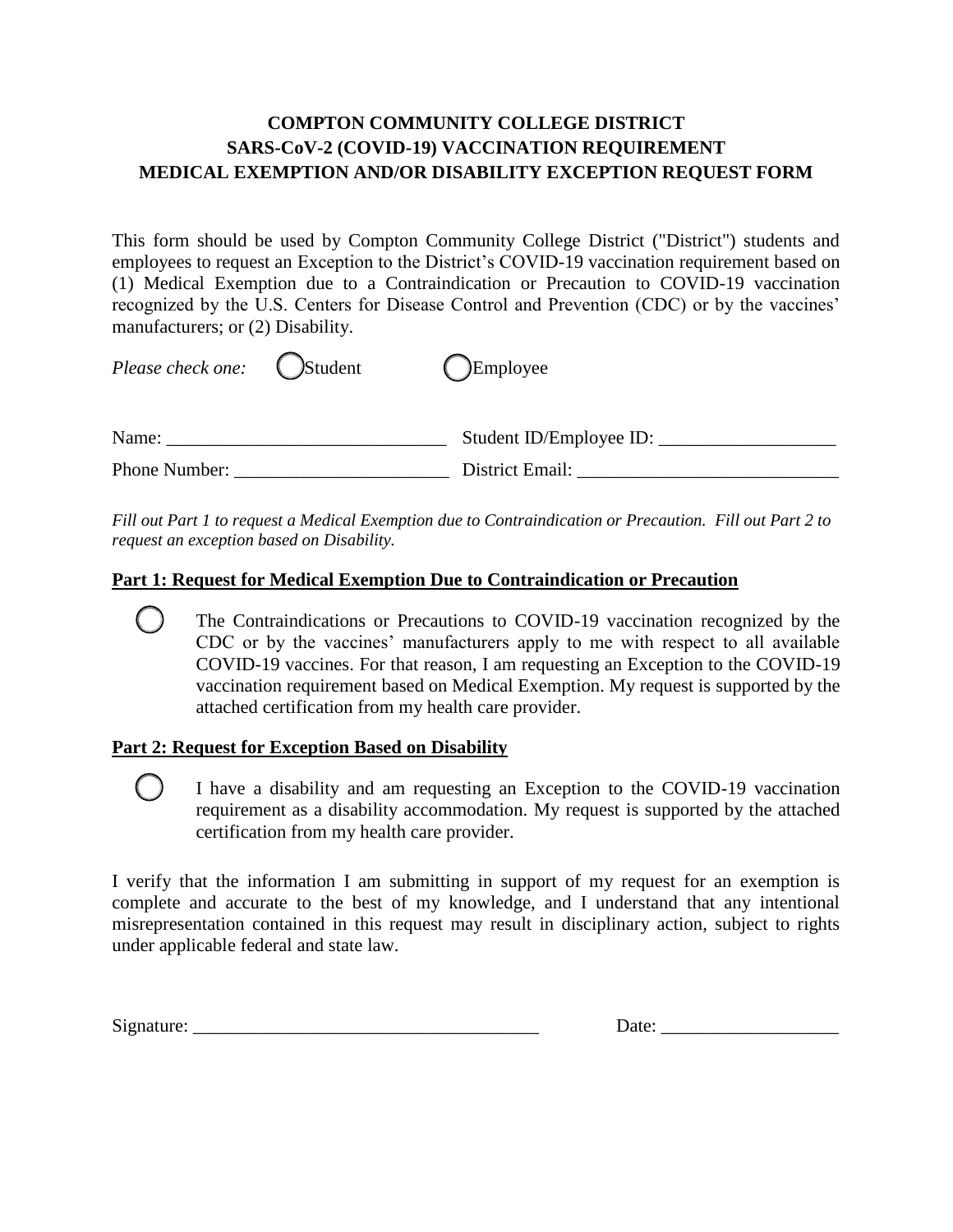### **COMPTON COMMUNITY COLLEGE DISTRICT SARS-CoV-2 (COVID-19) VACCINATION REQUIREMENT MEDICAL EXEMPTION AND/OR DISABILITY EXCEPTION REQUEST FORM**

### **CERTIFICATION FROM HEALTH CARE PROVIDER**

The Compton Community College District ("District") requires that its employees and students receive the COVID-19 vaccine as a condition of entry on campus. The District may grant exceptions to this requirement based on (1) Medical Exemption due to a Contraindication or Precaution to COVID-19 vaccination recognized by the U.S. Centers for Disease Control and Prevention (CDC) or by the vaccines' manufacturers; or (2) Disability, provided that the individual's request for such an exception is supported by a certification from their qualified licensed health care provider.

*A licensed physician, physicians' assistant, or nurse practitioner must complete the medical exemption statement and provide their information below. Forms completed by the employee or student will not be accepted.* 

Full Name of Patient: \_\_\_\_\_\_\_\_\_\_\_\_\_\_\_\_\_\_\_\_\_\_\_\_\_\_\_\_\_\_ Date of Birth: \_\_\_\_\_\_\_\_\_\_\_\_\_\_\_\_\_

Please complete Part 1 of this form if one or more of the Contraindications or Precautions to COVID-19 vaccination recognized by the CDC or the vaccines' manufacturers apply to this patient. Please complete Part 2 if this patient has a disability, as defined below, that makes COVID-19 vaccination inadvisable in your professional opinion. More than one section may be completed if applicable to this patient. Important: Do not identify the patient's diagnosis, disability, or other medical information as this document will be returned to the District.

#### **Part 1: Contraindication or Precaution to COVID-19 Vaccination**

**Contraindications:** CDC considers a history of the following to be a contraindication to vaccination with COVID-19 vaccines:

- Severe allergic reaction (e.g., anaphylaxis) after a previous dose or to a component of the COVID-19 vaccine
- Immediate allergic reaction of any severity to a previous dose or known (diagnosed) allergy to a component of the vaccine

**Precaution:** CDC considers a history of an immediate allergic reaction to any other vaccine or injectable therapy as a precaution but not a contraindication to vaccination. People with a history of an immediate allergic reaction to a vaccine or injectable therapy that contains multiple components, one or more of which is a component of a COVID-19 vaccine, have a precaution to vaccination with that COVID-19 vaccine, even if it is unknown which component elicited the allergic reaction.



 I certify that one or more of the Contraindications or Precautions recognized by the CDC or by the vaccines' manufacturers for each of the currently available COVID-19 vaccines applies to the patient listed above. For that reason, COVID-19 vaccination